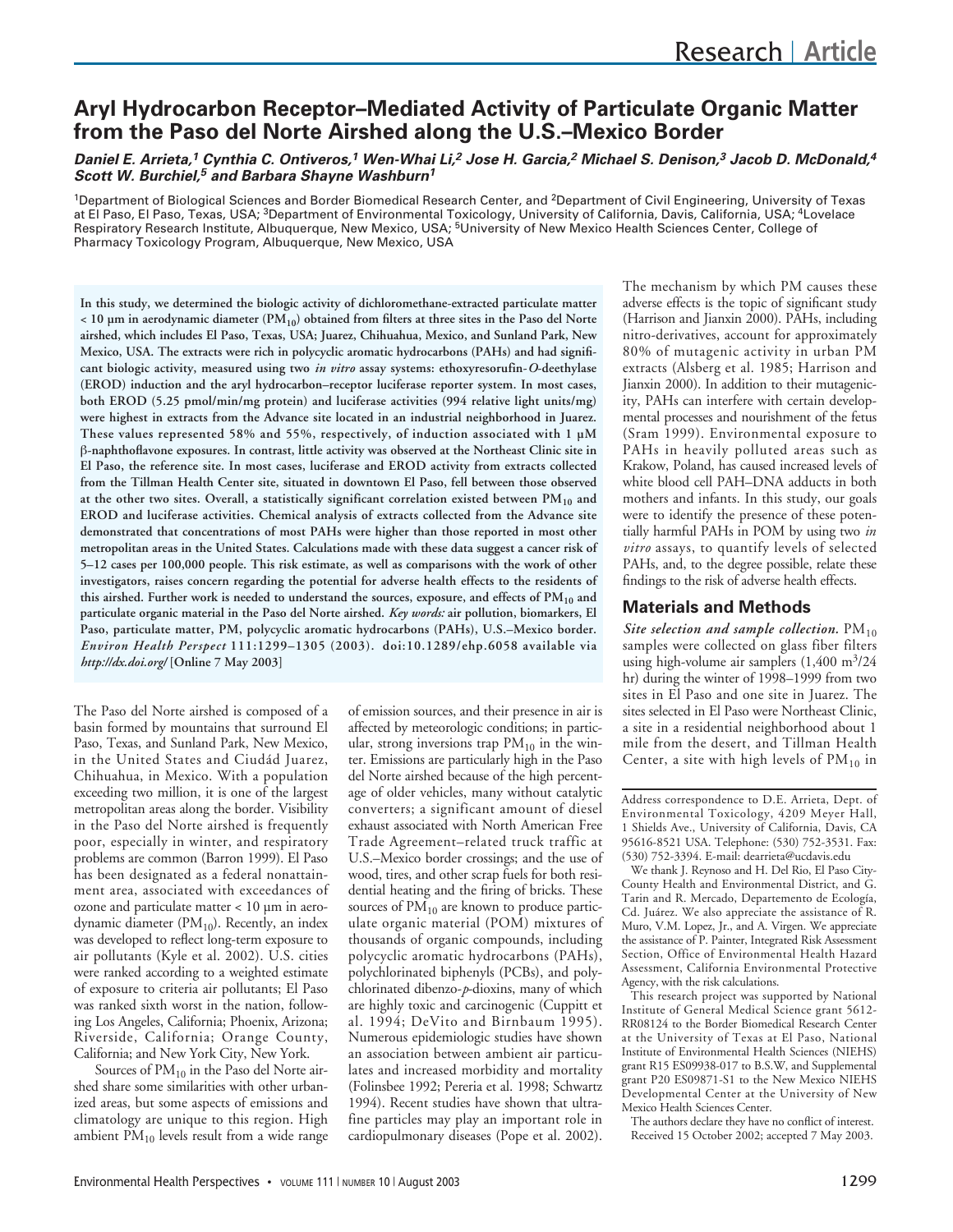downtown El Paso. The Northeast site was selected as the reference site on the basis of gravimetric data indicating that  $PM_{10}$  levels are the lowest in the region. The site selected in Juarez was Advance Transformer, located next to a transformer production facility in an area of *maquiladoras* (foreign-owned or -operated assembly plants that import raw materials into Mexico and assemble finished products, primarily for export) and within 200 yards of a brick-making district. Brick makers typically use scrap fuels such as sawdust, tires, and lumber to fire the bricks. The El Paso City-County Health and Environmental District and Departemento de Ecología, Ciudád Juárez, were responsible for setting up the filters, collecting them after the 24-hr monitoring period, and recording gravimetric measurements.  $PM_{10}$  filters were then collected from the local agencies 1 week after the PM<sub>10</sub> monitoring date. During this period, filters were protected from light and moisture. Using latex gloves, each filter was cut into a 5 × 8 in. rectangle with ethanol-rinsed scissors, wrapped in aluminum, labeled, and stored at  $-20^{\circ}$ C in a dessicator until further processing.

*Extraction of organic material.* All glassware used for organic extractions and storage was washed with Alconox detergent (Alconox, Inc., White Plains, NY) for 20 min, rinsed with distilled water, and acid washed in 1 N nitric acid (ACS certified plus; Fisher Scientific, Pittsburgh, PA) for 1 hr. Glassware was then rinsed with distilled water, followed by rinsing with dichloromethane (DCM; Optima, Fisher Scientific) and baked for 1 hr at 100°C. One-half of an 8 × 10 in. filter was extracted individually using a Sohxlet apparatus with 100 mL of DCM for 24 hr, followed by concentration of the extract with a Kuderna-Danish apparatus according to U.S. Environmental Protection Agency (EPA) Method 3450C (Legzdins et al. 1995). DCM was used for extraction because it effectively extracts broad classes of organics, including those that are mutagenic, such as PAHs (Hannigan et al. 1994; Nielsen 1992). Samples were concentrated to a volume of approximately 1 mL and stored in amber vials with polytetrafluoroethylene-lined caps at 4°C. Before use of extracts for experiments, DCM was evaporated under a gentle stream of nitrogen in an N-VAP evaporator (Organomation, Berlin, MA) and the extracts were resuspended in dimethyl sulfoxide (DMSO; cell culture grade, Sigma, St. Louis, MO). In addition, glass fiber thimbles (Schleicher & Schuell, Keene, NH) and three clean  $PM_{10}$  glass fiber filters  $(5 \times 8 \text{ in.})$  were extracted as described above and tested as controls/blanks using EROD and luciferase assays.

*Cell culture.* We used rat hepatoma (H4IIE) cells to measure CYP1A1-related enzyme activity [i.e., ethoxyresorufin

*O*-deethylase (EROD)]. We purchased cells from the American Type Cell Culture (Marassas, VA) and cultured them in minimum essential medium (MEM), Eagle with Earle salts, containing 7.5% fetal bovine serum, 7.5% newborn calf serum, and 50 µg/mL gentamicin sulfate at pH 7.4. H4IIE cells were grown at 37°C in a humidified incubator with a 5%  $CO<sub>2</sub>$  atmosphere and subcultured weekly by dissociating with 0.25% (weight/volume) trypsin and 1 mM EDTA in calcium- and magnesium-free Hanks buffer, pH 7.4 (Sigma).

We used recombinant mouse hepatoma (H1L1.1c2) cells to determine the presence and relative activity of aryl hydrocarbon receptor (AhR) ligands in the chemical extract. H1L1.1c2 cells contain a stable integrated reporter plasmid (pGudLuc1.1) that responds to chemicals similar to 2,3,7,8-tetrachlorodibenzo-*p*-dioxin (TCDD) with the induction of luciferase enzyme (Garrison et al. 1996). H1L1.1c2 cells were cultured in MEM  $\alpha$  with L-glutamine, 10% fetal bovine serum, and 1% penicillin–streptomycin at pH 7.4, grown at  $37^{\circ}$ C in a humidified incubator with 5% CO<sub>2</sub>, and subcultured biweekly.

*Range finding.* The selection of concentrations for cell exposure for experiments was based on an analysis of the response of both H4IIE and H1L1.c2 cells to various volumes of extracts. To identify physiologically relevant amounts of the DCM extracts to use, we estimated what an average adult male might be exposed to in a 24-hr period. We selected 20  $\text{m}^3/\text{day}$  as the default for the ventilation rate for an adult male. Seventy percent of this total, or  $14 \text{ m}^3/\text{day}$ , was the estimate used for the alveolar ventilation rate, assuming 100% absorption. Finally, we used the default collection rate of  $1,400 \text{ m}^3/24 \text{ hr}$ for the Hi-Vol  $PM_{10}$  sampler (Wedding & Associates Inc., Fort Collins, CO). To obtain the relationship between the volume of air (cubic meters) and the volume of DCM extract (microliters), we first divided  $1,400 \text{ m}^3$  (volume of air through the Hi-Vol sampler in 24 hr) by 14  $m<sup>3</sup>$  (alveolar air inhaled in 24 hr). This quotient was then divided by the total volume of DCM extract (microliters) for each sample. The dose range used for the EROD range finder was based on our estimate of the volume of air an adult male would breathe in 3–1,050 min, equal to 0.030–10.21  $m^3$ . H4IIE cells were seeded at 450,000 cells/well and, after 24 hr, were incubated for an additional 24 hr with 15 µL (0.5% of total volume of cell culture media) of the DCM extract. After exposures, cells were rinsed with Hanks buffer and lysed with mammalian protein extraction reagent (M-PER, Pierce Chemicals, Rockford, IL). Homogenates were then centrifuged at  $160 \times g$  for 10 min at 4°C. Supernatants

were collected and stored in 25 mM bicine buffer with 20% glycerol at –20°C.

We also tested the effects of various amounts of filter extracts for their ability to induce luciferase activity in H1L1.1c2 cells. In these experiments, cells were seeded at 150,000 cells/well and after growth overnight, cells were incubated with sample extracts for 4 hr with various amounts of DCM extracts, roughly equal to what an adult male might inhale in 1–515 min, or 0.068–5.0  $\text{m}^3$  of air. Extract volumes used were 0.5% of the total incubation volume in each well. After exposures, cells were rinsed with calcium- and magnesium-free phosphate-buffered saline and lysed with 100 µL lysis buffer (Promega, Madison, WI). Supernatants were collected and stored at –20°C.

*Biochemical assays.* We measured EROD activity fluorometrically, as previously described (Sanderson et al. 1996). In a 96-well Microlite-1 plate (Dynex, Chantilly, VA), we mixed 30 µL cell homogenates with 100 µL 50 mM HEPES buffer, pH 7.8, containing 40 µM dicumarol, and  $50$  µL of a 20 µM stock solution of ethoxyresorufin with 1.25% Tween 80. Wells were monitored for background activity for 5 min before the addition of 50 µL 0.5 mM NADPH, which was used to start the reaction. Excitation/emission wavelengths of 535/585 nm, respectively, were used to monitor EROD activity, which was expressed as picomoles per minute per milligram of protein. Protein concentrations were determined using the bicinchoninic acid (BCA) protein assay (Pierce Chemicals) with bovine serum albumin as the standard.

We determined luciferase activity in 25 µL H1L1.1c2 homogenates in white opaque 96 well Cliniplates (Labsystems, Franklin, MA) followed by the addition of 100 uL luciferase assay reagent (Promega) as previously described (Garrison et al. 1996). Luciferase activity was quantitated for 10 sec, and activity was expressed as relative light units (RLUs) per minute per milligram of protein. The protein concentrations were also determined using the BCA assay (Pierce Chemicals).

To identify whether any of the extracts had the potential to produce overt toxicity in the cell lines, we used the XTT assay (Roehm et al. 1991). This assay measures the mitochondrial metabolism of the tetrazolium dye 2,3 bis[2-methoxy-4-nitro-5-sulfophenyl]- 2H-tetrazolium-5-carboxyanilide (Sigma). Cells were exposed to various concentrations of DCM extracts collected from the three  $PM<sub>10</sub>$  sites along with various concentrations of DMSO (0.5, 1, 2%) or DMSO alone (negative control).

**In vitro** *bioassays.* Based on results of the range-finding studies, H4IIE cells were exposed to an amount of extract equivalent to  $0.145 \text{ m}^3$  of air per well, whereas H1L1.1c2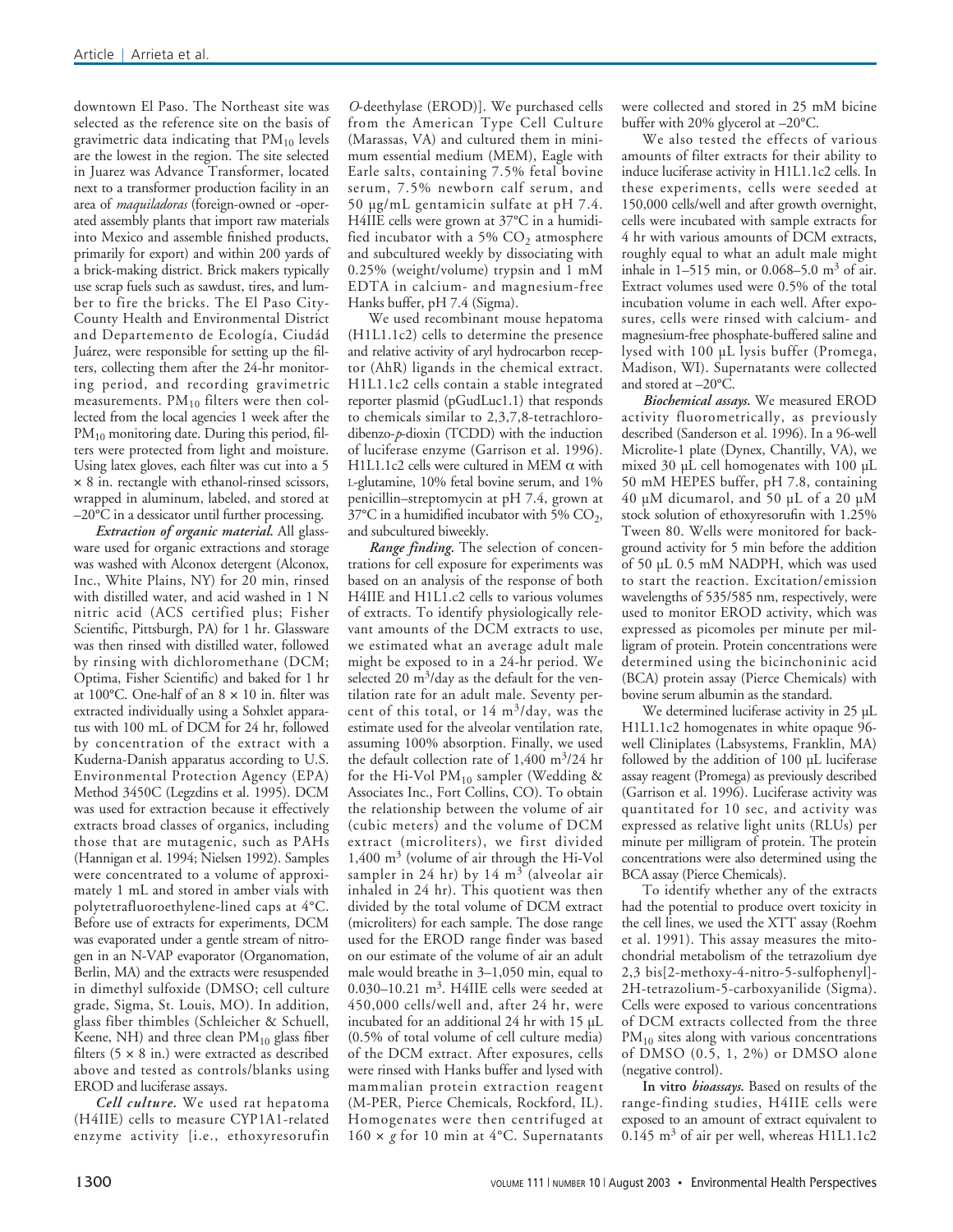cells were exposed to an amount equivalent to  $0.0145$  m<sup>3</sup> of air. Sample extracts for the months of December, January, and February from the Northeast, Tillman, and Advance sites were used for cell exposure studies. Twenty-four hours after subculturing in 6-well plates, DCM extracts were added to H4IIE cells for an additional 24 hr. Cells were then harvested, washed twice with Hanks buffer, and protein extracted with 30 µL M-PER. Cells were removed and centrifuged, and supernatant aliquots were stored at –20°C. EROD activity was measured as described above. H1L1.1c2 cells were cultured in 24-well plates overnight, seeded at a density of 150,000/well, and then exposed to DCM extracts for 4 hr; cells were washed and lysed as described above, and then immediately assayed for luciferase activity. Cells used for positive and negative controls were exposed to either 1 µM β-naphthoflavone (BNF) or DMSO, respectively. Both the EROD and luciferase assays were performed in quadruplicate.

*Chemical analysis.* Extracts from the Advance site were also analyzed for the concentration of selected PAHs. A small aliquot of each of the DCM extracts was diluted 10-fold (20 µL extract/200 µL DCM) so that the concentration of the target analyte fell within the linear range of the analytical method  $(-0.05-50 \text{ ng/µL})$ . Samples were then spiked with a coinjection of standard  $(-0.1 \text{ ng/}\mu\text{L})$ that consisted of deuterated PAHs (chrysene $d_{12}$ -perylene- $d_{12}$ ; Z-014J; AccuStandard, Inc., New Haven, CT).

Samples were analyzed by the electron impact gas chromatography/mass spectrometry (GC/MS) technique, using a Hewlett-Packard 5890 gas chromatograph interfaced to a 5972 Mass Selective Detector operated in scan mode (Hewlett Packard, Wilmington, DE). One-microliter splitless injections were made onto a 30-m DB-5ms capillary column (0.25 mm inner diameter, 0.25 µm film thickness) with an HP 18596A Autosampler (Hewlett-Packard). Quantification of compounds was conducted by comparing the response of the analyte to the response of the deuterated coinjection standard that most closely matched its retention time. To correct for the varying response factors encountered for compounds with different molecular structures, we calibrated the instrument using authentic standards purchased from Aldrich Chemical (Milwaukee, WI) and the National Institute of Standards and Technology (SRM 2260; Gaithersburg, MD)

*Meteorologic data.* The morning mixing height data examined during the course of the study, processed from the surface and upper air meteorologic data at Santa Teresa, New Mexico, was obtained from the National Climatic Data Center, Asheville, North Carolina. Santa Teresa, located in the

northwest corner of the Paso del Norte airshed, provides the only available surface meteorologic data for the region. Mixing height measures the height above the ground level in which air freely mixes. The correlation between mixing height and *in vitro* bioassays was made.

*Statistical analysis.* We used Pearson's correlation coefficients to examine the relationship between the gravimetric analysis of PM<sub>10</sub> and the response variables. Simple regression analysis was used to identify a relationship between morning mixing height and luciferase activity. We did not perform statistical analyses on bioassay data because samples for each date and location came from a single filter. We used SAS software and Statview (both from SAS Institute, Inc., Cary, NC) to perform the analyses.

## **Results**

We determined the gravimetric results by weighing the filters before and after  $PM_{10}$  collection for filters obtained from the three sites on the 15 collection dates (data not shown). No exceedances of the U.S. EPA 24-hr standard of 150  $\mu$ g/m<sup>3</sup> of air occurred at the Tillman or Northeast sites; however, four exceedances were observed at the Advance site. In general,  $PM_{10}$  (by weight) collected at the Advance site was 6–8-fold greater than that collected at Northeast and 2–3-fold greater than that collected at Tillman.

Results of the range-finding experiments are shown in Figure 1. The DCM extracts from Northeast and Advance that were equivalent to  $0.03-0.17$  m<sup>3</sup> air caused an increase in EROD activity. EROD activity in Tillman extracts declined over most of the concentration range. On the basis of this study, we exposed H4IIE cells to extract equivalent to  $0.146$  m<sup>3</sup> air for the remainder of the experiments. In contrast to the decline in activity observed with EROD at higher amounts of extract, no such inhibition was seen with luciferase activity.

Cytotoxic effects were noted only when cells were exposed to extracts equivalent to  $0.47$  m<sup>3</sup> air from the Tillman and Advance sites, as indicated by the reduced metabolism of tetrazolium dye in the XTT assay. We also noted increased vacuolization of H4IIE cells exposed to more than  $5.0 \text{ m}^3$  air collected from Tillman and Advance (data not shown). In contrast, no inhibition or changes in cellular ultrastructure were observed with extracts from Northeast at any concentration. We observed no cytotoxicity at extract doses used in either the EROD and luciferase assays, which were 3- and 32-fold lower, respectively, than the lowest cytotoxic dose.

The effect of exposures of H4IIE cells to extracts prepared from filters collected from the three monitoring sites over the 3-month period

on EROD activity is shown in Figure 2. With one exception (23 February), EROD activity in cells exposed to Advance extracts was highest among the three sites. EROD activity associated with the Northeast site was consistently the lowest of the three for any single collection date. Typically, results obtained from Tillman samples fell between the two other values. On average, EROD activity from Tillman extracts was about 1.5 times greater than Northeast, and Advance extracts were 1.5–2 times greater than those from Tillman. Only extracts from Advance approached the activity of 11 pmol/min/mg protein, seen with the positive control, 1  $\mu\overline{M}$  BNF. We have shown that this concentration of BNF produces a similar degree of AhR induction as 10 nM TCDD (Garrison et al. 1996). Analysis of activity from Advance samples on 2 of the 5 days in January had similar levels of activity as cells treated with 1 µM BNF (Figure 2B). EROD activity measured in Northeast POM obtained from the PM<sub>10</sub> filters was the most consistent over time, whereas EROD activity of Advance POM was the most variable.

The effects of exposures of extracts to H1L1.1c2 cells containing the inducible luciferase reporter system are shown in Figure 3. A similar pattern of induction was observed in these experiments as was obtained in the EROD assay. Luciferase activity in samples from Tillman was 1.5 times greater than that in Northeast samples; activity seen with



**Figure 1.** Effects of varying amounts of PM extracts from 7 December 1998 on bioassays. (*A*) EROD activity in H4IIE cells exposed to extracts from particles collected from 0.03-9.92 m<sup>3</sup> filtered air for 24 hr. (*B*) Luciferase activity in H1L1.1c2 cells containing an AhR-driven luciferase reporter system exposed to extracts containing between 0.01 and 5.01 m<sup>3</sup> filtered air for 4 hr. Bars represent mean  $\pm$ SEM of four replicates.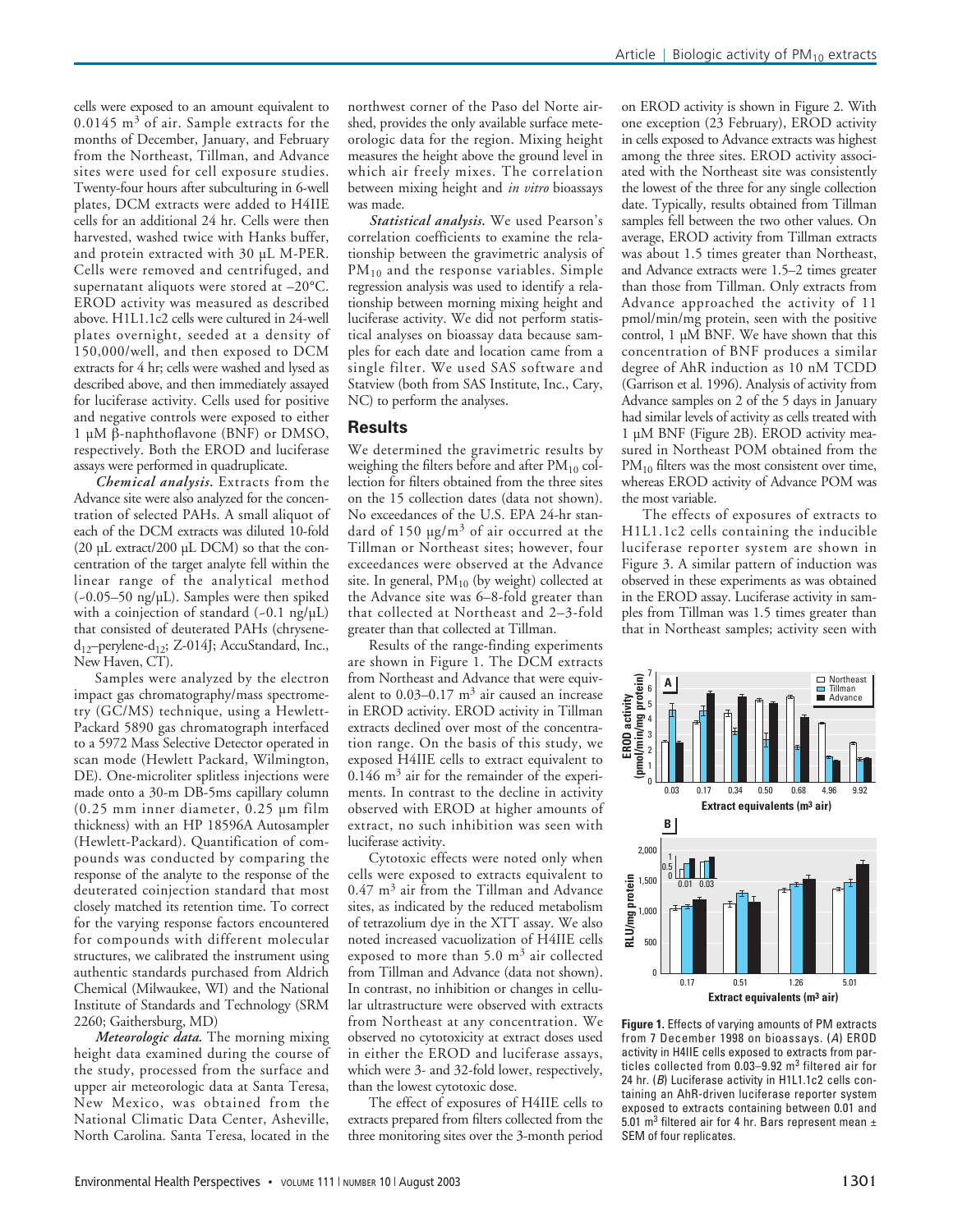**A**

5

2

**B**

**EROD activity (pmol/min/mg protein)**

EROD activity<br>(pmol/min/mg protein)

Advance extracts was about 1.5 times that measured for Tillman. Again, the exception to this rule was noted with the 23 February sample, where Tillman was highest and the difference between Advance and Northeast was only 50%. The fluctuations in activity at Advance seen with the EROD assay were not as great with the luciferase assay.

There was a significant relationship between  $PM_{10}$  mass ( $\mu$ g/m<sup>3</sup> in 24 hr) and both EROD and luciferase activities (Figure 4). When data from all three sites were pooled, we observed a positive correlation between  $PM_{10}$ mass and the two major end points (*p* < 0.0001). However, when this relationship was

1 Dec 7 Dec 13 Dec 19 Dec 25 Dec 31 Dec

Advance Tillman Northeast

**Luciferase activity (RLU/mg protein)**

Luciferase activity<br>(RLU/mg protein)

**A** 1,400 1,200 1,000 800 600 400

**B**

2,000 1,800 1,600 1,400 1,200 1,000 800 600 400  $200$ 0

**Luciferase activity (RLU/mg protein)**

Luciferase activity<br>(RLU/mg protein)

**C**

0

 $5 \overline{Feb}$  11 Feb

1,200 1,000 800 600 400

**Luciferase activity (RLU/mg protein)**

Luciferase activity<br>(RLU/mg protein)

analyzed by site, the relationship was not as strong, primarily because of clustering of data at the lower or higher end of the  $PM_{10}$  mass range. We found a statistically significant relationship between luciferase activity and filter weight at the Advance and Tillman, but not at Northeast (data not shown).

To gain some insight into the role winter inversion layers might have on  $PM_{10}$  and associated POM, we examined the relationship between morning mixing height and luciferase activity (Figure 5). During the winter, morning mixing height was very low, averaging < 100 m most of the time. As a comparison, morning mixing heights of 250–350 m are

1 Dec 13 Dec 19 Dec 25 Dec 31 Dec

6 Jan 12 Jan 18 Jan 24 Jan 30 Jan

common during the summer months. Different relationships between mixing height and activity were found at the three sites. The strongest relationship was observed at Tillman  $(p < 0.006)$ , a strong association was seen at



**Figure 4.** Relationships between PM<sub>10</sub> gravimetric<br>weight and bioassay activities. EROD units, pmol/min/mg protein; *r* = 0.60\*\*. Luciferase units,  $RLU \times 10^{-2}$ /mg protein;  $r = 0.76$ <sup>\*\*</sup>. Each data point represents the mean of four replicates.

\*\*Significant difference from zero at *p* < 0.001 level.





**Figure 2.** Effects of PM<sub>10</sub> extracts on EROD activity in H4IIE cells exposed to extracts equivalent to 0.145 m<sup>3</sup> air from the three PM10 monitoring sites. (*A*) EROD activity associated with December 1998 filter collections. (*B*) Data from January 1999 filter collections. (*C*) Data from February 1999 filter collections. Negative control activity was 1.14 pmol/min/mg protein; positive control activity with 1 µM BNF was 11 pmol/min/mg protein. Data points represent the mean ± SEM of four replicates.

Figure 3. Effects of PM<sub>10</sub> extracts on luciferase activity in H1L1.1c2 cells exposed to 0.0145 m<sup>3</sup> air from the three PM<sub>10</sub> monitoring sites. (A) Luciferase activity associated with December 1998 filter collections. (*B*) Data from January 1999 filter collections. (*C*) Data from February 1999 filter collections. Negative control activity was 18 RLU/mg protein; positive control with 1 µM BNF was 1,810 RLU/mg protein. Data points represent the mean  $\pm$  SEM of four replicates.

17 Feb $\overline{23}$  Feb

Northeast

height and luciferase activity. (*A*) Northeast site (*y* = –0.315*x* + 505; *R*<sup>2</sup> = 0.29). (*B*) Tillman site (*y* = –0.51*x* + 778; *R*<sup>2</sup> = 0.475). (*C*) Advance site (*y* = –0.12*x* + 1,020;  $R^2$  = 0.029). Data points represent the mean of four replicates. Mixing height data were obtained from the National Climatic Data Center in Asheville, North Carolina; upper air data were retrieved from Santa Teresa, New Mexico [National Weather Service (NWS) Station number 03020], and the surface meterorlogic data were retrieved from El Paso, Texas (NWS Station number 72270).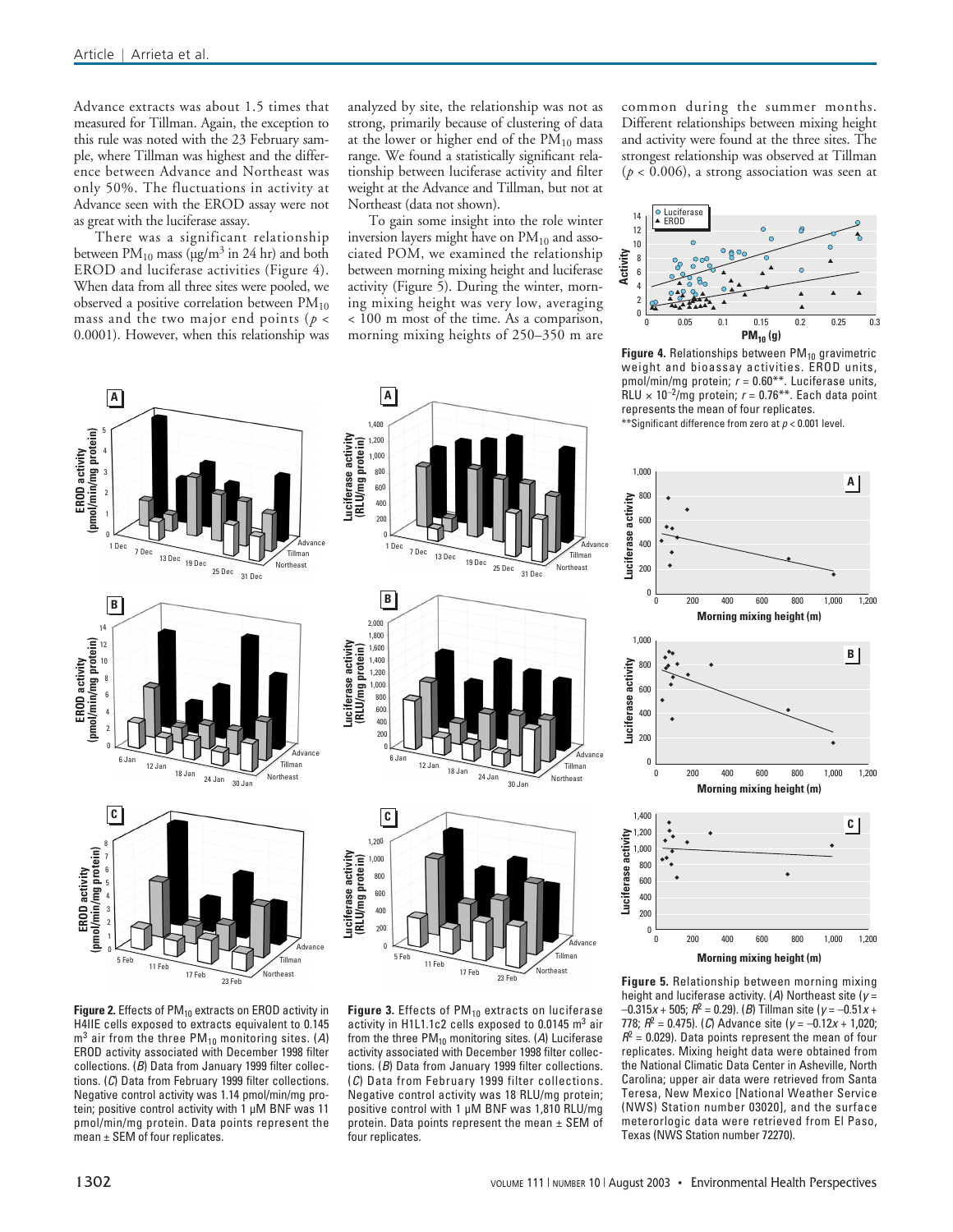Northeast ( $p < 0.08$ ), and no relationship was noted at Advance.

Finally, we measured the concentrations of the target PAH analytes for nine collection dates in POM collected from the Advance filters (Table 1). Sample dates are ordered according to the  $\tilde{PM}_{10}$  collection on the respective date. In general, the total measured PAH concentration increased with  $PM_{10}$ mass. PAHs detected in the highest concentrations were benzo[*a*]pyrene (BaP), chrysene/ triphenylene, benzo[*b*+*j*+*k*]fluoranthene, and benzo[*g,h,i*]perylene. One sulfur-containing and three oxygenated PAH compounds were also analyzed. The molecular weight of the compounds investigated ranged from 234 kDa for retene (1-methyl-7-isopropyl-phenanthrene) to 300 kDa for coronene. Total PAH concentration was also reported for each date. We found a positive correlation  $(R^2 = 0.53)$ , *p* < 0.03) between PAH concentration and luciferase activity (data not shown). On average, the concentration of PAHs was 12.7 ng/m<sup>3</sup>. As a reference, data from  $PM_{10}$  extracts collected in three other cities in the Americas are also provided in Table 1.

#### **Discussion**

One of the major goals of this study was to characterize the nature and biologic activity of POM in the Paso del Norte airshed. Activation of the AhR is the key determinant in mediating the toxic and biochemical effects of dioxins and related PAHs (i.e., their carcinogenicity and endocrine-disrupting effects) (Machala et al. 2001). The value of measuring AhR activation is that it is integrative, taking into account atmospheric and biologic transformation of parent compounds, antagonistic or synergistic

effects within the cell, and the ability to sum the biologic effects of xenobiotics, which is difficult to accomplish by chemical analysis.

As expected, activities of both EROD and luciferase were greatest in samples from the Advance site, the  $PM_{10}$  station adjacent to a brick-making district in Juarez (Figures 2 and 3). In January, the month in which the highest activity was recorded, luciferase activity was 1.7 times that measured in the Tillman samples and 2.5 times greater than measured for the Northeast. EROD activity at Northeast was consistently low, similar to control activity of nonexposed H4IIE cells (0.85 pmol/min/mg protein). However, luciferase was higher than control activity (58 RLU/mg protein), suggesting that small amounts of AhR ligands were present in Northeast extracts. EROD and luciferase activity associated with Tillman filters generally fell between the response observed at the other two sites. The average luciferase activity associated with DCM extracts was 432 RLU/mg protein from Northeast, 663 RLU/mg protein from Tillman, and 994 RLU/mg protein from Advance. This level of induction was caused by exposure to extracts equivalent to  $0.145 \text{ m}^3$ of air and represents 24%, 37%, and 55%, respectively, of the activity seen with 1 µM BNF. These comparisons suggest significant amounts of AhR ligands are present in POM, especially at the Advance site.

Both luciferase and EROD activities mirrored total  $PM_{10}$  mass, as reflected by the significant positive correlation between these variables (Figure 4). This relationship suggests that AhR ligands contribute a constant percentage of the total POM associated with PM<sub>10</sub>. In a location such as the Paso del Norte

airshed, we speculated that the contribution of silica-based particles in PM might vary because of the desert terrain and high percentage of unpaved roads. However, our findings suggest that this is probably not the case, at least not in the winter months. It would appear that as total  $PM_{10}$  increases, there is a concomitant increase in PAHs and other AhR ligands.

To gain a better understanding of the potential for deleterious effects of the POM that induced AhR-mediated activity measured in this study, we identified work of other investigators who analyzed PAHs in PM extracts from a number of cities. Massolo et al. (2002) assessed the chemical composition, mutagenicity, and toxicity of particulates from La Plata, Argentina, and Leipzig, Germany. Extracts from industrial areas in La Plata contained approximately 2.0 ng  $BaP/m<sup>3</sup>$  of air collected via a high-volume sampler (Massolo et al. 2002). BaP in our samples collected from Advance ranged from 0.19 to 4.48 ng BaP/ $m<sup>3</sup>$ , with a geometric mean of 1.3 ng  $BaP/m<sup>3</sup>$ . Extracts from the winter La Plata samples were used for mutagenicity testing using the TA 98 strain of *Salmonella typhimurium* with an S9 microsomal fraction ( $\hat{T}A$  98 + S9); the results showed an average of 2.5 revertants/ $m<sup>3</sup>$  compared with  $0.16$  revertants/ $m<sup>3</sup>$  at the reference site. Massolo et al. 2002 found a significant correlation between the levels of carcinogenic PAHs and BaP and mutagenicity. They also found that the highest mutagenicity was associated with particles  $\leq 1.5$  µm in diameter, those that have the highest likelihood of reaching the alveoli and deep respiratory tract. In a study in La Spezia, Italy, Barale et al. (1991) found BaP concentrations of 1.6 ng/ $m<sup>3</sup>$  at one of their study sites, a concentration comparable with

Table 1. Comparison of PAH values in the Advance site PM<sub>10</sub> air samples compared with literature values of other cities.

| Date                         | Santiago,                  | Denver.<br>Colorado<br>1997 <sup>b</sup> | Toronto,<br>Canada<br>1998c | Advance site PAHs (ng/m <sup>3</sup> ) |               |                |                |               |                |                |                |                |      |
|------------------------------|----------------------------|------------------------------------------|-----------------------------|----------------------------------------|---------------|----------------|----------------|---------------|----------------|----------------|----------------|----------------|------|
|                              | Chile<br>1996 <sup>a</sup> |                                          |                             | 1 Dec<br>1998                          | 7 Dec<br>1998 | 19 Dec<br>1998 | 31 Dec<br>1998 | 6 Jan<br>1999 | 18 Jan<br>1999 | 24 Jan<br>1999 | 11 Feb<br>1999 | 17 Feb<br>1999 | GM   |
| PAHs                         |                            |                                          |                             |                                        |               |                |                |               |                |                |                |                |      |
| Retene                       | -                          | $0 - 0.8$                                | $\overline{\phantom{0}}$    | 0.4                                    | 0.2           | 1.0            | 0.9            | 1.2           | <b>ND</b>      | 0.2            | 0.1            | 0.1            | 0.3  |
| Benz[a]anthracene            | 4.8                        | $0.04 - 2.9$                             | 0.07                        | 0.45                                   | 0.4           | 2.4            | 1.9            | 3.1           | 0.6            | 1.0            | 0.1            | 0.2            | 0.7  |
| Chrysene/triphenylene        | 1.3                        | $0.1 - 1.8$                              | 0.15                        | 0.6                                    | 0.6           | 2.8            | 2.4            | 3.6           | 0.9            | 1.3            | 0.2            | 0.4            | 1.0  |
| Benzo $[b+j+k]$ fluoranthene | 8.6                        | $0.4 - 2.7$                              | 0.40                        | 3.0                                    | 1.5           | 7.9            | 5.3            | 7.4           | 3.0            | 4.9            | 0.5            | 2.2            | 3.0  |
| Benzo[e]pyrene               | -                          | $0.1 - 1.6$                              | 0.18                        | 1.2                                    | 0.5           | 2.7            | 2.4            | 3.3           | 1.3            | 1.7            | 0.2            | 0.8            | 1.2  |
| Benzo[a]pyrene               | 4.9                        | $0.1 - 1.5$                              | 0.06                        | 1.0                                    | 0.5           | 3.9            | 2.9            | 4.5           | 1.8            | 2.3            | 0.2            | 0.5            | 1.3  |
| Perylene                     | -                          |                                          | 0.02                        | 0.2                                    | 0.1           | 0.7            | 0.6            | 0.8           | 0.4            | 0.5            | 0.04           | 0.1            | 0.3  |
| Dibenz[a,h]anthracene        | 4.5                        | -                                        | 0.03                        | 0.1                                    | 0.05          | 0.5            | 0.2            | 0.4           | 0.1            | 0.3            | <b>ND</b>      | 0.1            | 0.2  |
| Indeno[1,2,3-cd]pyrene       | 6.7                        | $0.03 - 1.2$                             | 0.25                        | 1.3                                    | 0.4           | 2.4            | 0.2            | 3.1           | 1.5            | 1.9            | 0.2            | 0.7            | 0.9  |
| Benzo[ghi]perylene           | 7.6                        | $0.1 - 2.8$                              | 0.15                        | 2.6                                    | 0.9           | 4.4            | 3.2            | 4.9           | 2.2            | 3.0            | 0.4            | 1.4            | 2.0  |
| Coronene                     |                            | $0.1 - 1.6$                              |                             | 1.2                                    | 0.5           | <b>ND</b>      | 1.4            | 1.9           | 1.0            | 1.2            | 0.2            | 0.7            | 0.8  |
| Sulfur-containing PAHs       |                            |                                          |                             |                                        |               |                |                |               |                |                |                |                |      |
| Benzonaphthothiopene         |                            |                                          |                             | 0.2                                    | 0.04          | <b>ND</b>      | 0.3            | 0.3           | <b>ND</b>      | 0.4            | <b>ND</b>      | 0.5            | 0.3  |
| Oxygenated PAHs              |                            |                                          |                             |                                        |               |                |                |               |                |                |                |                |      |
| Benzanthrone                 |                            |                                          | -                           | 0.3                                    | 0.2           | 0.9            | 0.8            | 1.3           | 0.2            | 0.5            | 0.1            | 0.2            | 0.3  |
| Benz[a]anthracene-7,12-dione | -                          |                                          | $\overline{\phantom{0}}$    | 0.1                                    | 0.1           | <b>ND</b>      | 0.2            | 0.4           | 0.1            | 0.3            | 0.3            | 0.1            | 0.05 |
| 1,4-Chrysequinone            |                            |                                          | $\overline{\phantom{0}}$    | 0.1                                    | <b>ND</b>     | 0.1            | 0.1            | 0.2           | <b>ND</b>      | 0.1            | <b>ND</b>      | <b>ND</b>      | 0.1  |
| Sum of PAHs                  |                            |                                          | -                           | 12.8                                   | 5.9           | 29.9           | 23             | 36.1          | 13.3           | 19.6           | 2.3            | 7.5            | 12.7 |

Abbreviations: –, not reported; GM, geometric mean; ND, not detectable. Data represent analysis of a single aliquot of dichloromethane extract analyzed by GC/mass spectography from filters collected between December 1998 and February 1999. The values for all compounds are reported as nanograms per cubic meter. For comparative purposes, data from three other metropolitan areas are shown.

*<sup>a</sup>*Gil et al. 2000. *b*Chow et al. 1998. *c*Clemons et al. 1998.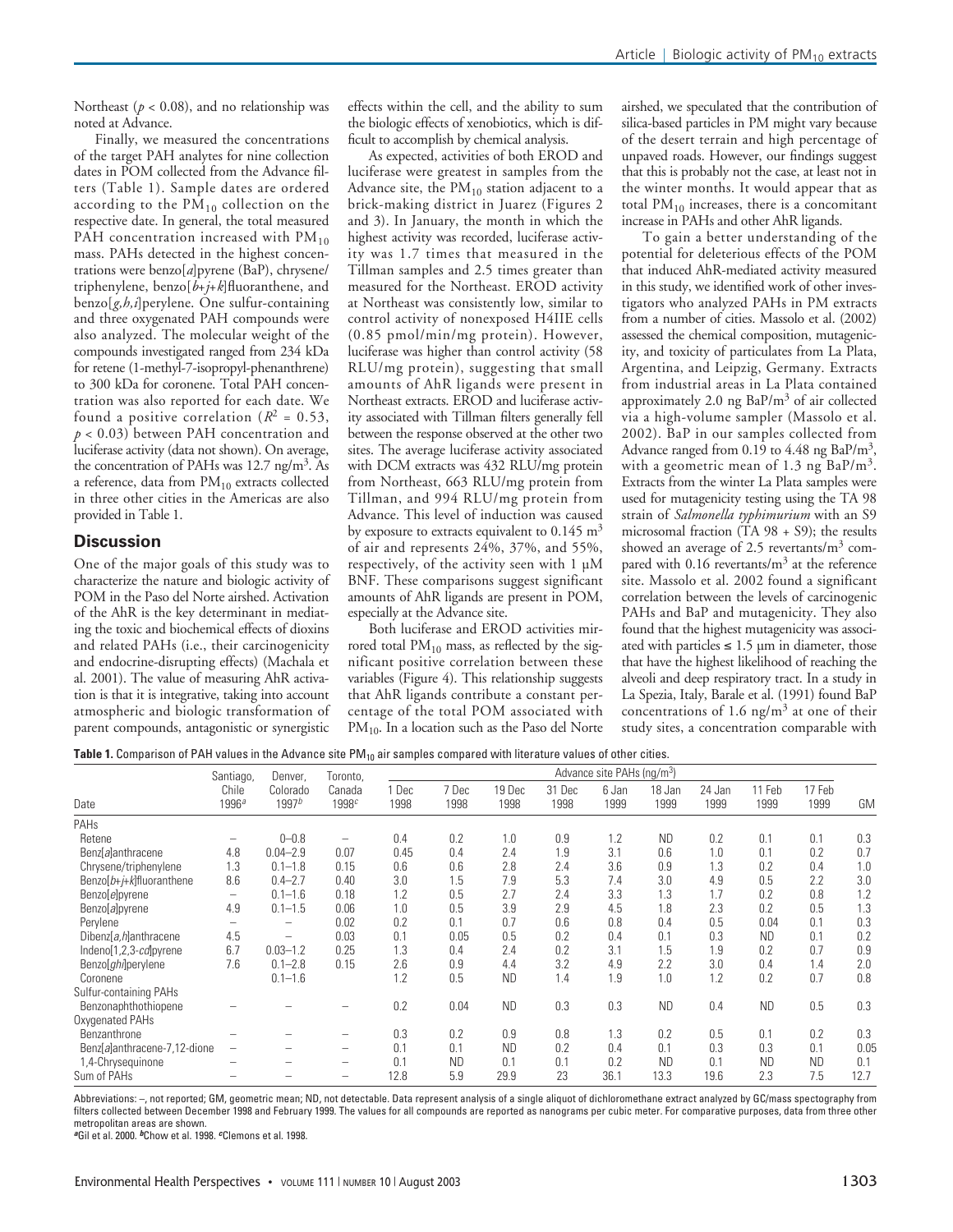our measurements at Advance. Although mutagenicity of samples with this level of BaP was not identified in their report, Barale et al. (1991) found that for approximately 10 ng/m<sup>3</sup> total PAHs (15 were measured), the number of revertants averaged  $2.5/m^3$  (TA 98 + S9). Gil et al. (2000) found a much higher level of mutagenicity in their study in Santiago, Chile. Using organic extracts from  $PM_{10}$  filters, they measured between 200 and 600 revertants/m<sup>3</sup> (TA 98 + S9) in samples with a concentration of about 5.0 ng BaP/m3. These studies provide some frame of reference regarding the potential mutagenic effects that might be associated with the AhR-linked activities and PAH concentrations that were measured at the Advance site in this study.

PAHs identified in this study include some that are listed by the U.S. EPA as hazardous air pollutants because they have the potential to cause adverse health effects, including cancer, cardiopulmonary disease, and developmental and reproductive toxicity. The results of our studies suggest that neighborhoods located near industrial sites may be at increased risk for these environmentally linked conditions. One method of estimating the public health risk associated with exposure to PAHs is to calculate the risk of cancer. To do this, we used the U.S. EPA (1987) oral slope factor of  $7.3 \times 10^0$ mg/kg/day and adjusted this value for the weight of a 70 kg male and an inhalation rate of 20 m<sup>3</sup>/day in the following calculation:  $(7.3)$  $\times$  70)/20 = 25.55 mg/m<sup>3</sup>/day or 2.56  $\times$  10<sup>-5</sup> ng/m3/day. The concentrations of the seven major PAHs measured at the Advance site were converted using toxic equivalency factors based on U.S. EPA guidance to obtain BaP equivalents (U.S. EPA 1993). This value averaged 1.97 ng BaP equivalents/ $m<sup>3</sup>$  over the sampling period. Multiplying the BaP equivalents by the slope factor yielded the value of 5.03 ×  $10^{-5}$ , or 5 cancers per 100,000 people. This value represents an estimate of the number of cancers associated with a lifetime exposure to PAHs at the average concentration measured during the winter at Advance. Some of the limitations of this estimate include the fact that data for the slope factor were derived from oral exposures and that personal exposure is not necessarily at the same concentrations as those collected by the  $PM_{10}$  samplers. For comparative purposes, we used the World Health Organization (WHO) Air Quality Guidelines for Europe's unit risk factor of 9 × 10<sup>-5</sup> per nanogram BAP per cubic meter (Borstrom et al. 2002) to make a second risk calculation from ambient PAHs; an estimate of 1.2 cancer cases per 10,000 was obtained (Borstrom et al. 2002). Although the factors used in the U.S. EPA and WHO calculations were based on different types of data, the results suggest comparable risks—between 5 and 12 cases per 100,000 people.

Limitations of this analysis include the fact that risk estimates are based on PAH concentrations measured in winter, when the combination of inversion layers, higher emissions from combustion sources, and reduced atmospheric degradation all lead to higher concentrations than would likely be found in other months of the year. Nonetheless, these estimates suggest a considerable risk associated with exposure to PAHs, especially in light of the fact that the U.S. EPA considers a cancer risk of between 1 in 100,000–1,000,000 as not significant; the State of California's Proposition 65 program (State of California 1986) uses 1 in 100,000 as the no-significant-risk level. This estimate can be compared with an estimate of cancer risk associated with urban life in industrialized nations (Hemminki and Pershagen 1994). These workers calculated a risk of one cancer case per million people per year among urban residents exposed to an average ambient air concentration of 0.7 ng BaP/ $m^3$ . Ambient concentrations of PAHs at other sites in the airshed as well as the concentration of other important toxic air pollutants, such as nitro-PAHs, PCBs, and dioxins, are not known and should be investigated in the future to obtain a more accurate estimate of risk.

In addition to cancer risk, developmental and reproductive toxicity are associated with PAH exposure. Three-day-old chick embryos exposed to crude extracts of urban air from Teplice, Czech Republic, containing carcinogenic PAH mixtures at a concentration of 49.5  $ng/m<sup>3</sup>$ , developed defects in the heart and abdominal wall (Binkova et al. 1999). Carcinogenic PAHs such as BaP were present at levels of  $7.42$  ng/m<sup>3</sup> during the winter in Teplice. Furthermore, carcinogenic PAHs at concentrations > 15 ng/m<sup>3</sup> have been known to attenuate fetal growth in humans (Dejmek et al. 1999). At Advance, the highest concentration of BaP was about one-half of this value, 4.88 ng/m<sup>3</sup>, during the winter. The concentration of total PAHs was on average  $12.8$  ng/m<sup>3</sup>, similar to that reported by Dejmek et al. (1999). In this study, white blood cell DNA adduct levels were higher in infants  $(7.9 \pm 0.93)$ per 108 nucleotides) than in their mothers (5.9  $\pm$  0.77 per 10<sup>8</sup> nucleotides). These findings suggest that infants might be at greater risk of DNA damage because of their reduced ability to detoxify these types of contaminants (Perera et al. 1999). The presence of these contaminants in the Paso del Norte airshed would suggest there is a risk for developmental toxicity that needs further investigation.

The chemical analysis of  $PM_{10}$  extracts collected from Advance showed that the concentration of most PAHs were higher than the average ambient concentration reported for Toronto (Clemons et al. 1998) and in some cases for Denver, Colorado (Chow et al. 1998). However, PAH concentrations at

Advance were consistently lower than those found in Santiago (Gil et al. 2000). The upper limit of the concentrations in Toronto and Denver are comparable with the highest concentrations at the Advance site for benz[*a*]anthracene, retene, and coronene. For many of the other compounds, however, the higher concentrations at Advance are approximately two to three times higher than the three cities identified above. For example, the concentrations of benzo[*g*+*j*+*k*]fluoranthene and benzo[*g,h,i*]perylene on certain dates was approximately double the highest value reported in Denver. Consistent with other assessments of ambient air quality, the PAHs quantified here probably account for a small percentage of POM (Seinfeld and Pandis 1998).

Some of the PAHs identified are recognized markers of anthropogenic activities. Retene is a biomarker of wood smoke combustion and was observed in all samples in varying concentrations (Ramdahl 1983). Observed but not quantified in the samples were methoxylated phenols, also derived from wood combustion (Hawthorne et al. 1992). Wood and sawdust are a major component of fuel used in brick-making, and wood is used for heating and cooking in most homes in the vicinity of the Advance site. A number of other compounds were found that typically indicate the presence of motor vehicle emissions. Relatively large amounts of hopane/sterane compounds, products of burning oil by smoking vehicles and diesel trucks, were also observed (Seinfeld and Pandis 1998). The presence of this class of compounds could also be associated with the use of fuel oil in brick-making.

The interaction between emission sources and climatic conditions needs to be considered when evaluating the potential health effects of urban air pollutants (Moller et al. 1994). In particular, an understanding of the influence of meteorologic conditions could assist in estimating possible impact of inversion layers on the distribution and concentration of POM within the airshed. The most dominant weather characteristic in the winter in the Paso del Norte airshed is the presence of inversion layers during winter months, which regularly reduce mixing height to < 100 m. In the present study, different relationships between morning mixing height and luciferase activity were seen at the three sites. At Advance, no relationship was observed, suggesting that localized emissions, most likely associated with brick-making activity, were the main influence on the content of the POM. Regardless of the presence of an inversion layer, luciferase activity was consistently high. This contrasts with Tillman, where a positive correlation existed between the morning mixing height and luciferase activity. The Tillman site is located in downtown El Paso near the center of the